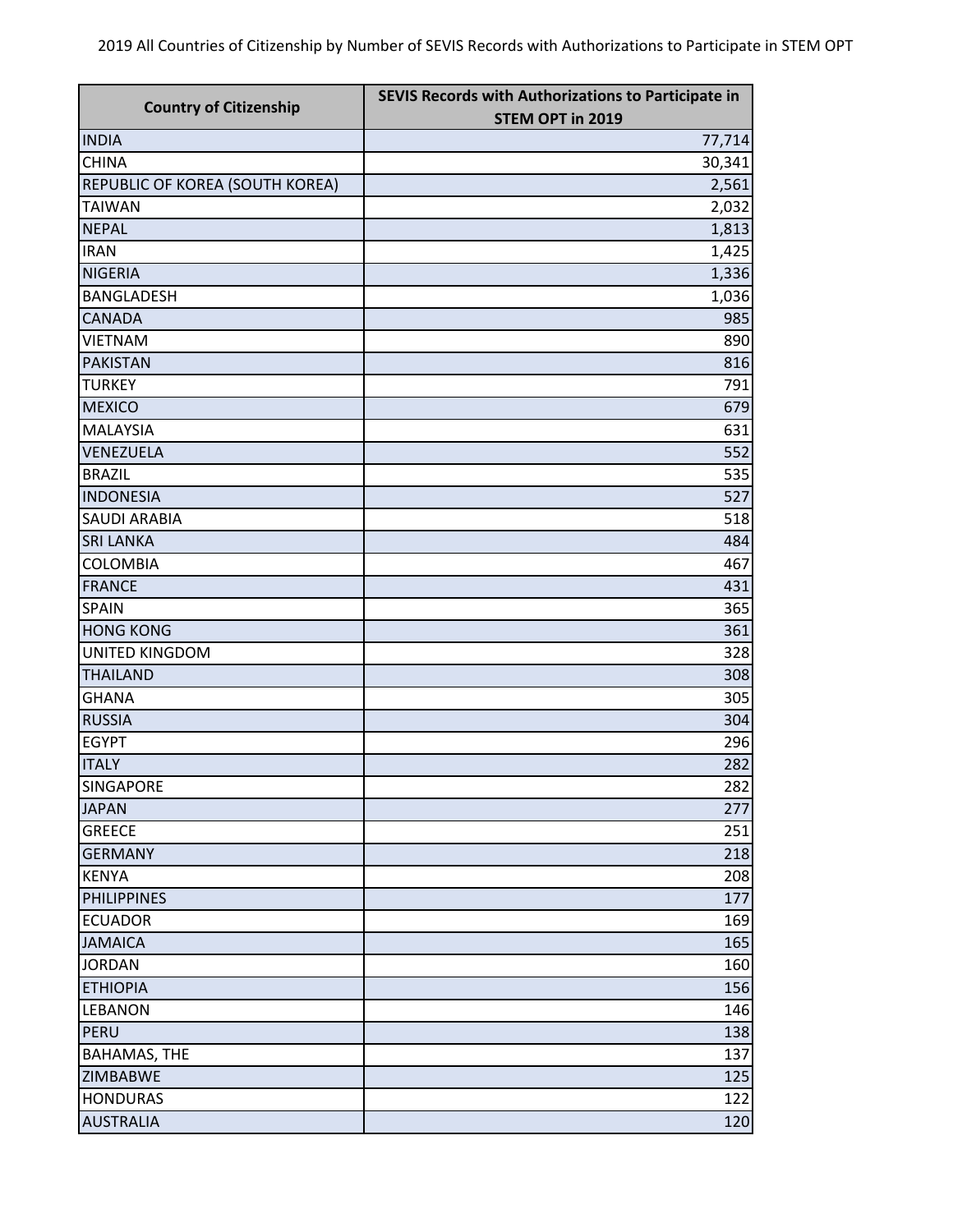| TRINIDAD AND TOBAGO       | 112 |
|---------------------------|-----|
| <b>ISRAEL</b>             | 109 |
| <b>RWANDA</b>             | 101 |
| <b>LIBYA</b>              | 95  |
| <b>UKRAINE</b>            | 94  |
| KAZAKHSTAN                | 92  |
| <b>MONGOLIA</b>           | 91  |
| <b>CHILE</b>              | 90  |
| <b>SOUTH AFRICA</b>       | 88  |
| <b>NEW ZEALAND</b>        | 86  |
| <b>MOROCCO</b>            | 85  |
| <b>CAMEROON</b>           | 83  |
| <b>POLAND</b>             | 82  |
| <b>ROMANIA</b>            | 78  |
| <b>BURMA</b>              | 75  |
| <b>SWEDEN</b>             | 74  |
| <b>COSTA RICA</b>         | 73  |
| <b>BULGARIA</b>           | 71  |
| <b>NETHERLANDS</b>        | 67  |
| ARGENTINA                 | 66  |
| <b>BOLIVIA</b>            | 64  |
| <b>ALBANIA</b>            | 64  |
| <b>SERBIA</b>             | 63  |
| <b>TANZANIA</b>           | 62  |
| <b>COTE D'IVOIRE</b>      | 60  |
| <b>UGANDA</b>             | 60  |
| <b>GUATEMALA</b>          | 57  |
| <b>EL SALVADOR</b>        | 55  |
| <b>IRELAND</b>            | 52  |
| <b>TUNISIA</b>            | 51  |
| <b>DOMINICAN REPUBLIC</b> | 48  |
| <b>PORTUGAL</b>           | 44  |
| <b>SAINT LUCIA</b>        | 43  |
| SWITZERLAND               | 40  |
| PANAMA                    | 36  |
| <b>CONGO (KINSHASA)</b>   | 36  |
| <b>CROATIA</b>            | 36  |
| <b>SYRIA</b>              | 36  |
| <b>BELGIUM</b>            | 34  |
| <b>UZBEKISTAN</b>         | 34  |
| <b>HUNGARY</b>            | 34  |
| <b>AUSTRIA</b>            | 34  |
| <b>MAURITIUS</b>          | 34  |
| <b>CZECH REPUBLIC</b>     | 33  |
| SUDAN                     | 33  |
| <b>CYPRUS</b>             | 32  |
| <b>NORWAY</b>             | 31  |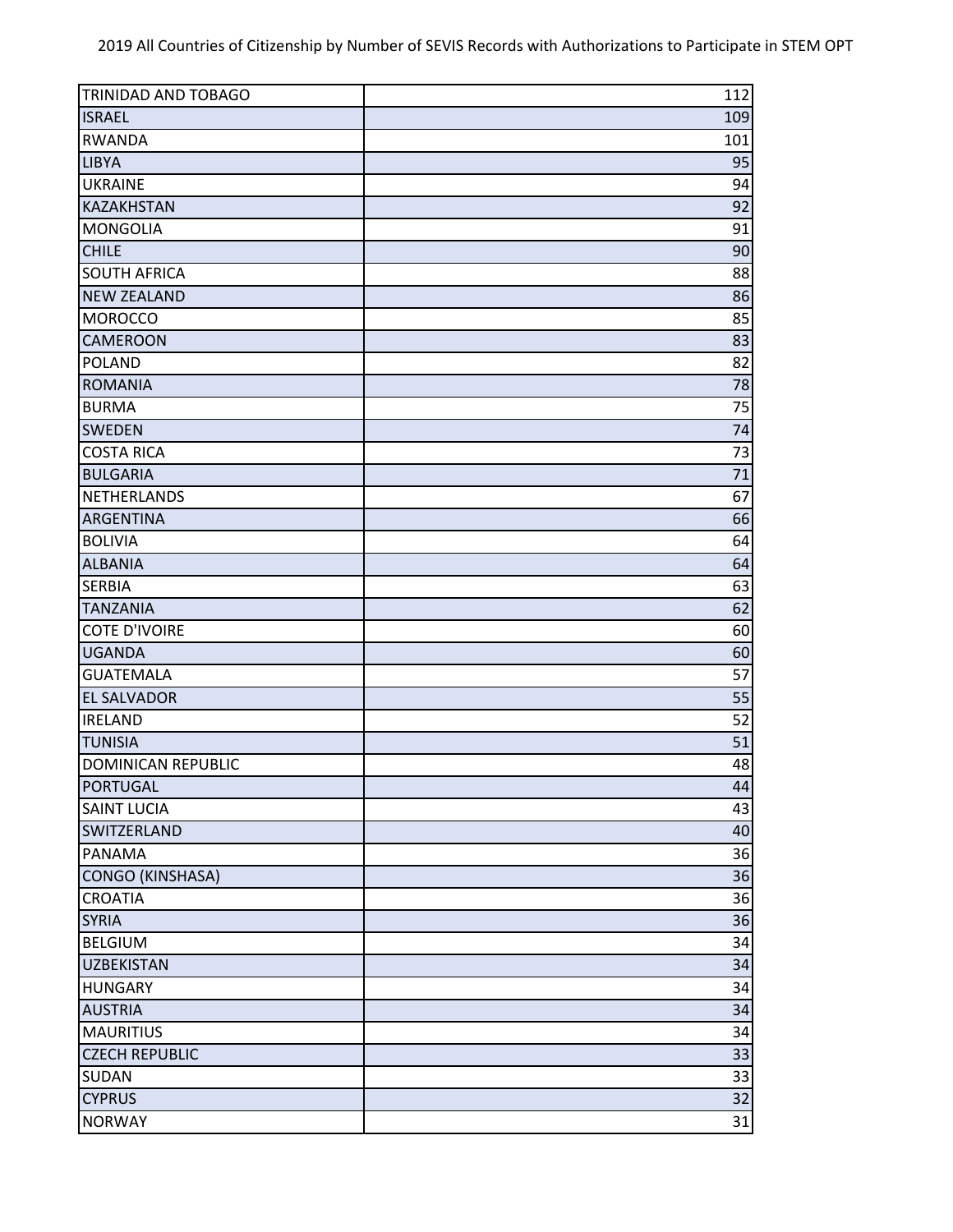| <b>HAITI</b>                  | 31 |
|-------------------------------|----|
| <b>DOMINICA</b>               | 30 |
| <b>OMAN</b>                   | 29 |
| SENEGAL                       | 28 |
| <b>KUWAIT</b>                 | 27 |
| AZERBAIJAN                    | 27 |
| <b>BELIZE</b>                 | 26 |
| <b>ZAMBIA</b>                 | 25 |
| <b>BOSNIA AND HERZEGOVINA</b> | 25 |
| CAMBODIA                      | 23 |
| <b>DENMARK</b>                | 22 |
| PARAGUAY                      | 22 |
| <b>BARBADOS</b>               | 22 |
| MACAU                         | 21 |
| <b>NICARAGUA</b>              | 21 |
| <b>GEORGIA</b>                | 20 |
| <b>ARMENIA</b>                | 20 |
| <b>BURKINA FASO</b>           | 19 |
| <b>TURKMENISTAN</b>           | 19 |
| ANGOLA                        | 18 |
| <b>URUGUAY</b>                | 18 |
| LITHUANIA                     | 17 |
| <b>MOLDOVA</b>                | 17 |
| AFGHANISTAN                   | 17 |
| <b>IRAQ</b>                   | 17 |
| <b>YEMEN</b>                  | 17 |
| <b>WEST BANK</b>              | 17 |
| <b>TOGO</b>                   | 17 |
| <b>BELARUS</b>                | 16 |
| <b>ICELAND</b>                | 16 |
| <b>BENIN</b>                  | 16 |
| GRENADA                       | 16 |
| <b>MACEDONIA</b>              | 15 |
| <b>GABON</b>                  | 15 |
| LATVIA                        | 15 |
| <b>SLOVAKIA</b>               | 14 |
| KYRGYZSTAN                    | 14 |
| SAINT KITTS AND NEVIS         | 14 |
| <b>BOTSWANA</b>               | 14 |
| SWAZILAND                     | 14 |
| <b>FINLAND</b>                | 13 |
| <b>GUYANA</b>                 | 13 |
| <b>GAMBIA, THE</b>            | 13 |
| ANTIGUA AND BARBUDA           | 13 |
| KOSOVO                        | 13 |
| <b>ALGERIA</b>                | 11 |
| <b>NIGER</b>                  | 11 |
|                               |    |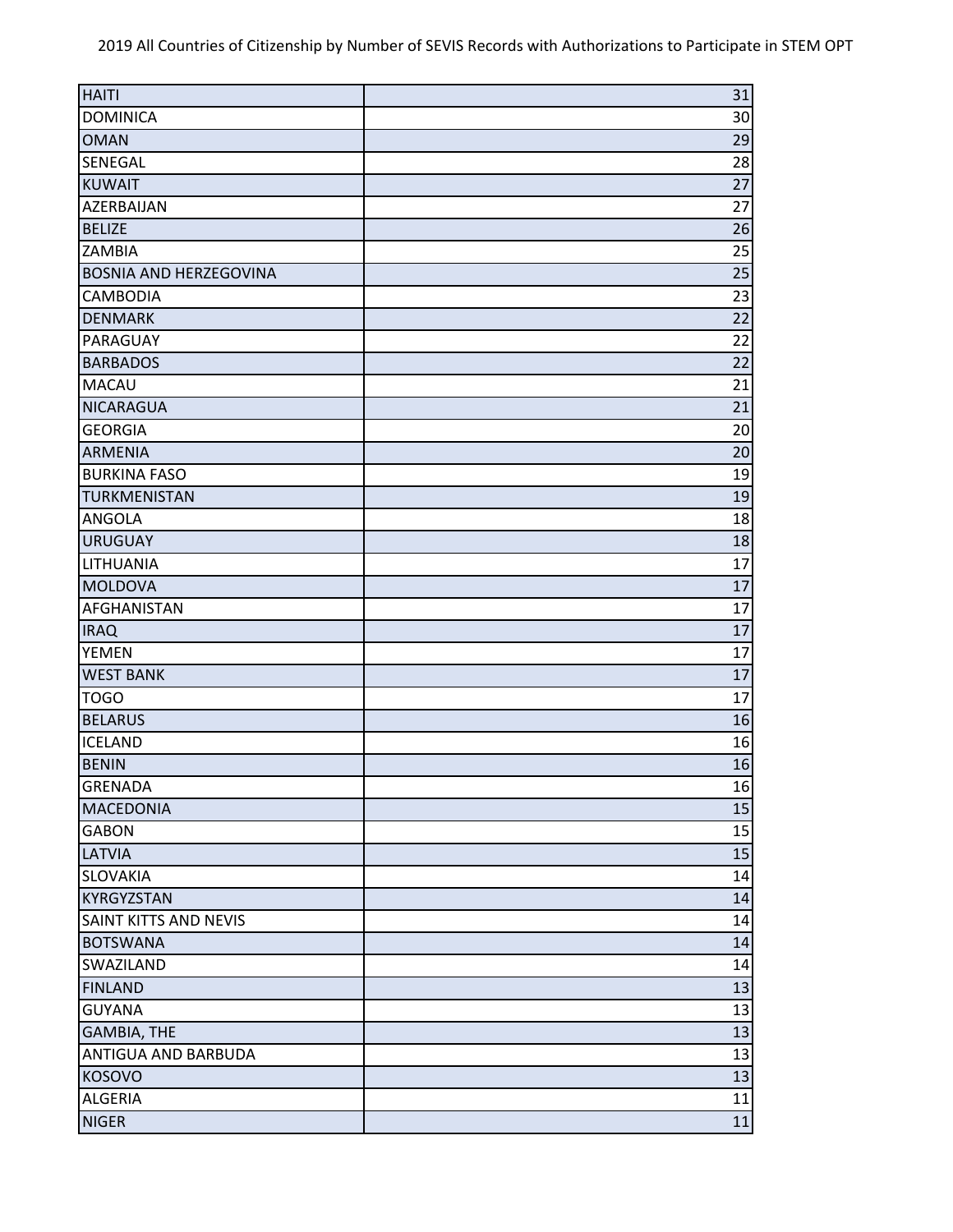| <b>ESTONIA</b>                   | 11                        |
|----------------------------------|---------------------------|
| <b>MALAWI</b>                    | 10                        |
| <b>TAJIKISTAN</b>                | 10                        |
| <b>SLOVENIA</b>                  | 10                        |
| <b>SIERRA LEONE</b>              | 10                        |
| <b>MALI</b>                      | 9                         |
| <b>BURUNDI</b>                   | 9                         |
| MOZAMBIQUE                       | $\mathsf 9$               |
| <b>BAHRAIN</b>                   | 8                         |
| <b>MADAGASCAR</b>                | $\overline{7}$            |
| <b>BHUTAN</b>                    | $\overline{7}$            |
| <b>GAZA STRIP</b>                | $\overline{7}$            |
| <b>LIBERIA</b>                   | 6                         |
| <b>MONTENEGRO</b>                | $\boldsymbol{6}$          |
| <b>LESOTHO</b>                   | 6                         |
| UNITED ARAB EMIRATES             | 5                         |
| <b>BRITISH VIRGIN ISLANDS</b>    | 5                         |
| <b>NAMIBIA</b>                   | 5                         |
| <b>SURINAME</b>                  | 5                         |
| <b>BERMUDA</b>                   | $\overline{4}$            |
| <b>MAURITANIA</b>                | 4                         |
| <b>FIJI</b>                      | $\overline{4}$            |
| CONGO (BRAZZAVILLE)              | 3                         |
| SAINT VINCENT AND THE GRENADINES | $\mathbf{3}$              |
| <b>CAPE VERDE</b>                | $\mathsf 3$               |
| <b>SOUTH SUDAN</b>               | $\overline{3}$            |
| PAPUA NEW GUINEA                 | $\mathsf 3$               |
| <b>CHAD</b>                      | $\overline{\mathbf{3}}$   |
| <b>ERITREA</b>                   | $\ensuremath{\mathsf{3}}$ |
| <b>SINT MAARTEN</b>              | $\overline{\mathbf{3}}$   |
| <b>LUXEMBOURG</b>                | $\overline{2}$            |
| LAOS                             | $\overline{2}$            |
| <b>STATELESS</b>                 | $\overline{2}$            |
| <b>BRUNEI</b>                    | $\overline{2}$            |
| ANGUILLA                         | $\overline{2}$            |
| <b>EQUATORIAL GUINEA</b>         | $\mathbf{1}$              |
| <b>CAYMAN ISLANDS</b>            | $\mathbf{1}$              |
| <b>ARUBA</b>                     | $\mathbf{1}$              |
| SAMOA                            | $\mathbf 1$               |
| <b>SEYCHELLES</b>                | $\mathbf{1}$              |
| <b>TIMOR-LESTE</b>               | 1                         |
| <b>CENTRAL AFRICAN REPUBLIC</b>  | $\mathbf{1}$              |
| <b>TONGA</b>                     | $\mathbf{1}$              |
| <b>MARSHALL ISLANDS</b>          | $\mathbf{1}$              |
| <b>GUINEA</b>                    |                           |
| <b>QATAR</b>                     |                           |
| <b>SOMALIA</b>                   |                           |